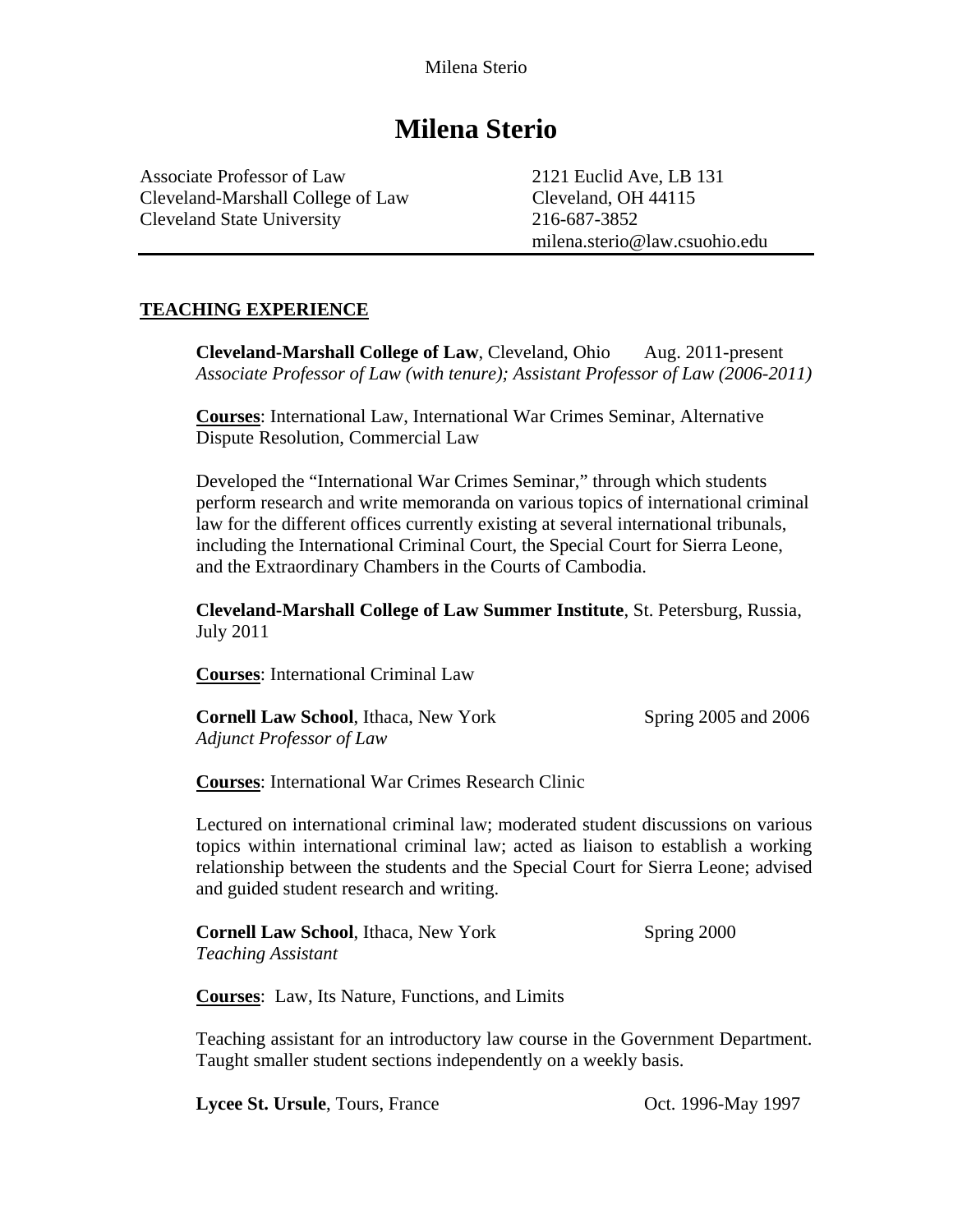## *Teaching Assistant for English Language*

Assisted high school English professor in the teaching of English language to French students. Taught weekly small sections independently.

## **SCHOLARLY PUBLICATIONS & WORKS IN PROGRESS**

## **Books:**

The Right to Self-determination Under International Law: "Selfistans," Secession and the Great Powers' Rule (Routledge Publishers, forthcoming in 2012)

## **Law Review Articles:**

*A Tale of Two States: Territoriality v. Minority Rights in Kosovo and Georgia,*  Baltic Yearbook of International Law (forthcoming 2011)

*Katyn Forest Massacre: Of Genocide, State Lies, and Secrecy*, Case Western Journal of International Law (forthcoming 2011)

*The Gaza Strip: Israel, Its Foreign Policy, and the Goldstone Report*, 43 Case Western Journal of International Law 229 (2010)

*A Grotian Moment: Changes in the Legal Theory of Statehood*, 39 Denver Journal of International Law and Policy 209 (2011)

*The Somali Piracy Problem: A Global Puzzle Necessitating A Global Solution*, 59 American University Law Review 1449 (2010)

*Fighting Piracy in Somalia (and Elsewhere): Why More Is Needed*, 33 Fordham Journal of International Law 372 (2010)

*On the Right to External Self-Determination: "Selfistans," Secession and the Great Powers' Rule,* 19 Minnesota Journal of International Law 137(2010)

*The Kosovar Declaration of Independence: Problems and Dilemmas Under International Law*, 37 Georgia Journal of International & Comparative Law 267 (2009)

*The Evolution of International Law*, 31 Boston College International & Comparative Law Review 213 (2008)

*Clash of the Titans: Collisions of Economic Regulations and the Need to Harmonize Prescriptive Jurisdiction Rules*, 13 U.C. Davis Journal of International Law and Policy 95 (2007) (lead article)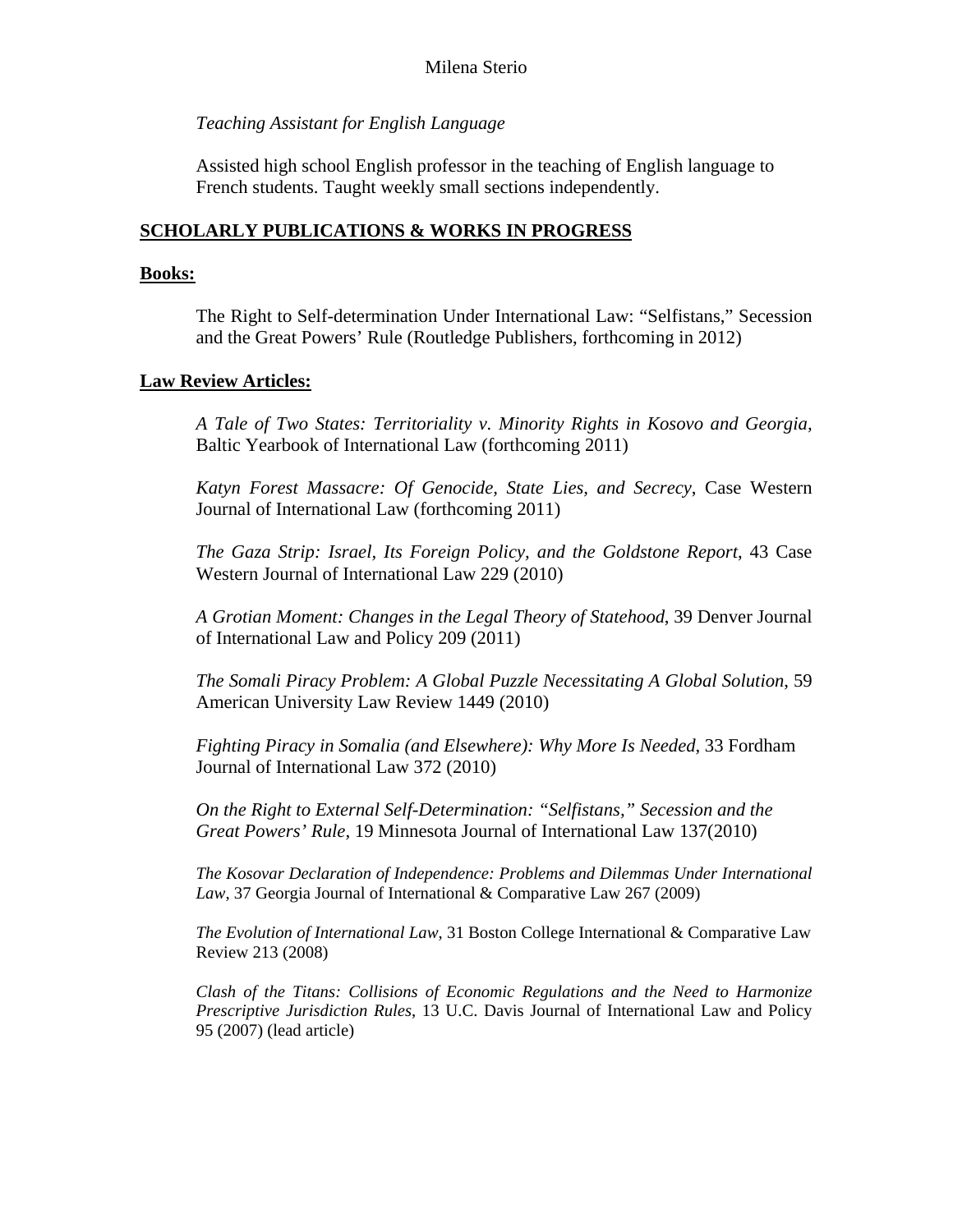*Seeking the Best Forum to Prosecute International War Crimes: Proposed Paradigms and Solutions*, 18 Florida Journal of International Law 887 (2006)

*Rethinking Amnesty*, 34 Denver Journal of International Law and Policy 373 (2006)

*Globalization Era and Conflict of Laws*, 13 Cardozo Journal of International & Comparative Law 161 (2005)

*Implications of the Altmann Decision on Former Yugoslav States*, 20 Connecticut Journal of International Law 39 (2004)

*Prosecution of International War Crimes in National Courts: Current Challenges and Dilemmas* (work in progress)

#### **OTHER WRITINGS**

Piracy Off the Coast of Somalia: Current Approaches Under International Law, ASIL Annual Proceedings 2011

The Case of Kosovo: Self-determination, Secession and Statehood Under International Law, ASIL Annual Proceedings 2010

International Criminal Court: Summary of the Prosecutor's Application under Article 58, Introductory Note, 48 International Legal Materials 406 (2009)

Author of blog dedicated to international law and politics: [https://intlawandpolitics.blogspot.com](https://intlawandpolitics.blogspot.com/) (numerous posts)

Peer Referee for Melbourne Journal of International Law (Australia), 2010

Peer Reviewer for McGill Journal of Law (Canada), 2011

#### **PRESENTATIONS**

"Piracy off the Coast of Somalia," International Law in Crisis Conference, Case Western Reserve University School of Law, Cox Center Symposium, Cleveland, Ohio, September 9, 2011

"What is a Human Right?" Law and Society Annual Meeting, San Francisco, California, June 4, 2011

"A Tale of Two States: Minority Rights v. Territoriality in Kosovo and South Ossetia," European Society of International Law Research Forum, Tallinn, Estonia, May 27, 2011

"Transnational Piracy: To Pay or to Prosecute?," American Society of International Law Annual Meeting (moderator), Washington, D.C. , March 26, 2011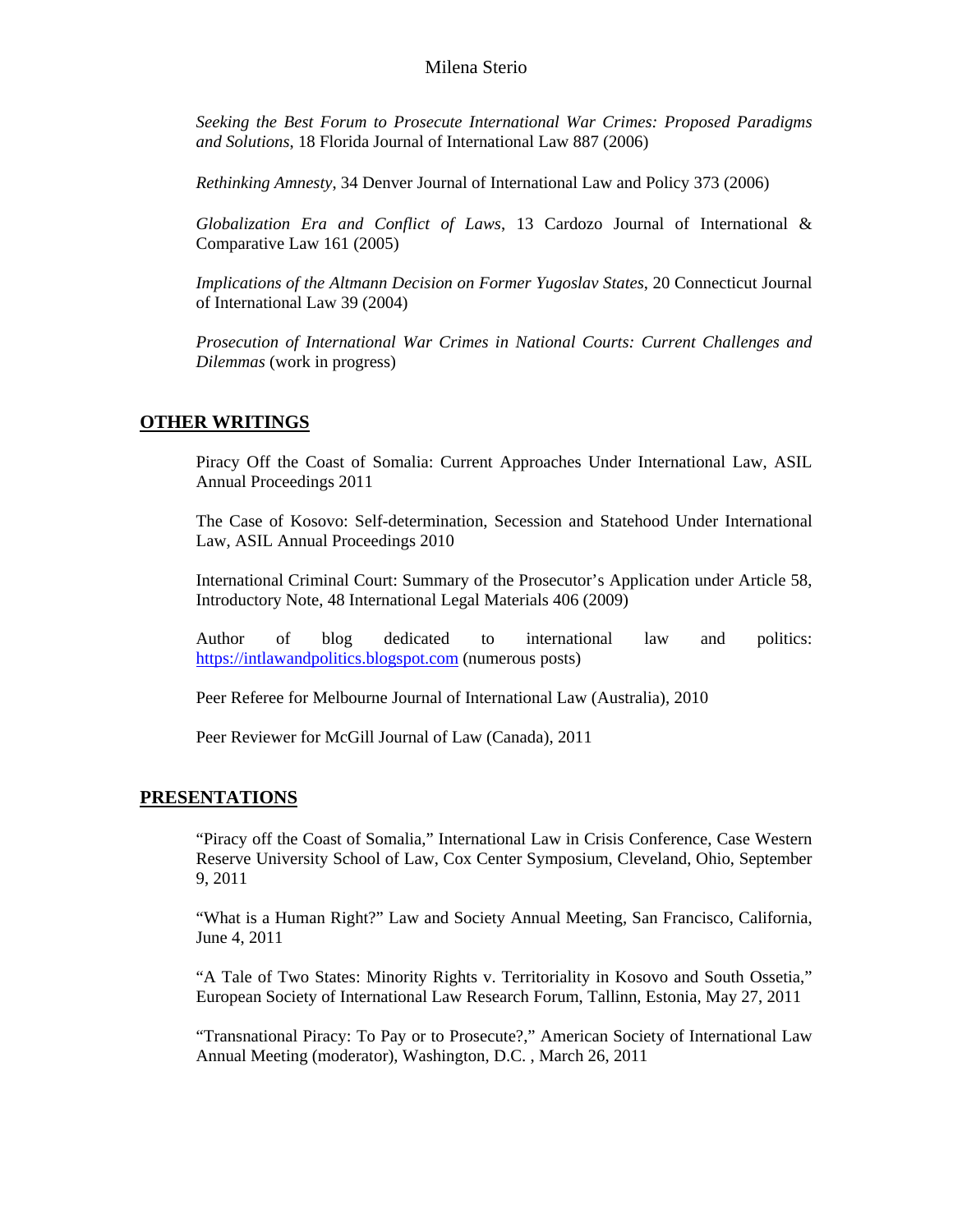"Grotian Moment: Changes in the Legal Theory of Statehood," Junior International Law Scholars' Association Annual Meeting, Yale Law School, New Haven, Connecticut, February 25, 2011

"Katyn: Justice Delayed or Justice Denied," Cleveland-Marshall College of Law Faculty Presentation, Cleveland, Ohio, February 23, 2011

"The U.S. Congressional Investigation into Katyn," (participant at conference entitled: "Katyn: Justice Delayed or Justice Denied?"), Case Western Reserve University School of Law, Cleveland, Ohio, February 4, 2011

"A Grotian Moment: Changes in the Legal Theory of Statehood," Central States Law Schools' Association Annual Meeting, University of North Dakota Law School, Grand Forks, North Dakota, September 25, 2010

"Lawfare!," Case Western Reserve University School of Law War Crimes Research Symposium (moderated panel "Lawfare and the Israeli-Palestine Predicament"), Cleveland, Ohio, September 10, 2010

"Piracy Under International Law," Law and Society Annual Meeting, Chicago, Illinois, May 28, 2010

"Troubled Waters: Combating Maritime Piracy with the Rule of Law," American University Law Review Symposium, Washington, D.C., March 31, 2010

"Creating and Building a State: International Law and Kosovo," American Society of International Law Annual Meeting, Washington, D.C., March 26, 2010

"The Right to Intervention Under Modern International Law," AALS Annual Meeting, New Orleans, Louisiana, January 10, 2010

"Piracy Under International Law," Cleveland-Marshall College of Law Faculty Presentation, Cleveland, Ohio, October 28, 2009

"Fighting Piracy in Somalia: Why More is Needed," Central States Law Schools' Association Annual Conference, Capital University Law School, Columbus, Ohio, October 24, 2009

"The Goldstone Report," Panel Discussion, Case Western Reserve University School of Law, Cleveland, Ohio, October 2009

"The Right to External Self-Determination Under International Law," Law and Society Annual Meeting, Denver, Colorado, May 28, 2009

"International Issues in Piracy," Case Western Reserve University School of Law, Cleveland, Ohio, April 13, 2009

"Piracy!," Public Affairs Discussion Group, Case Western Reserve University, Cleveland, Ohio, March 6, 2009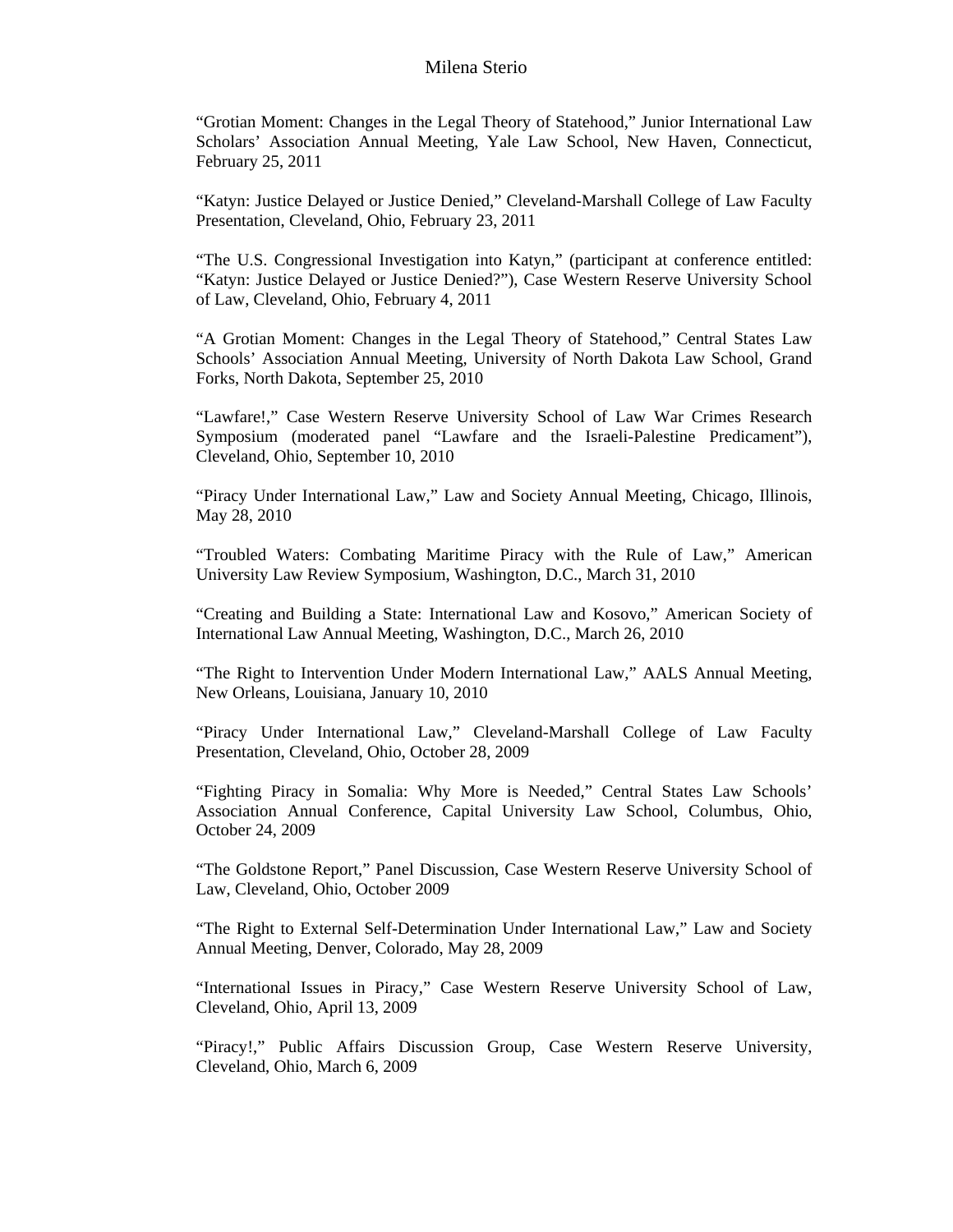"On 'Selfistans,' Self-Determination and Secession," Cleveland-Marshal College of Law Faculty Presentation, Cleveland, Ohio, February 25, 2009

"The Right to Remedial Secession in the  $21<sup>st</sup>$  Century: When, Why and How Can a Group Assert Its Right to Independence Under International Law?," Ohio Legal Scholarship Network, Ohio State University, Columbus, Ohio, January 25, 2009 (accepted paper; unable to attend)

"The Kosovar Declaration of Independence: Problems and Dilemmas Under International Law," Central States Law Schools' Association Annual Conference, Southern Illinois University Law School, October 25, 2008

"Recent Supreme Court Cases: Medellin v. Texas," Cleveland-Marshall College of Law Faculty Presentation, Cleveland, Ohio, October 6, 2008

"The Kosovar Declaration of Independence: An Illegal Unilateral Secession or a Justified Recognition of De Facto Statehood?," Cleveland-Marshall College of Law Faculty Presentation, Cleveland, Ohio, February 20, 2008

"The Evolution of International Law," Capital University Law School, Columbus, Ohio, February 15, 2008

"Globalization, Human Rights, and the Erosion of State Sovereignty," AALS Annual Meeting, New York City, January 6, 2008

"Clash of the Titans: Collisions of Economic Regulations and the Need to Harmonize Prescriptive Jurisdiction Rules," Cleveland-Marshall College of Law Faculty Presentation, Cleveland, Ohio, January 22, 2007

#### **UNIVERSITY SERVICE**

Cleveland-Marshall College of Law:

Scholarship Committee (2010-present) International Programs Committee (2006-present) Faculty Appointments Committee (2007-08; 2008-09) Criminal Justice Forum Planning Committee (2008-present) Academic Standards Committee (2009-10; 2010-11; 2011-12 (Chair))

Cleveland State University:

 Faculty Senate, Senator (2008-present) Committee on Academic Space (2008-present)

#### **EDUCATION**

**Cornell Law School**, J.D. *Magna Cum Laude*, May 2002 Class Rank: Top 10 % Order of the Coif CALI Award for highest grade in Public International Law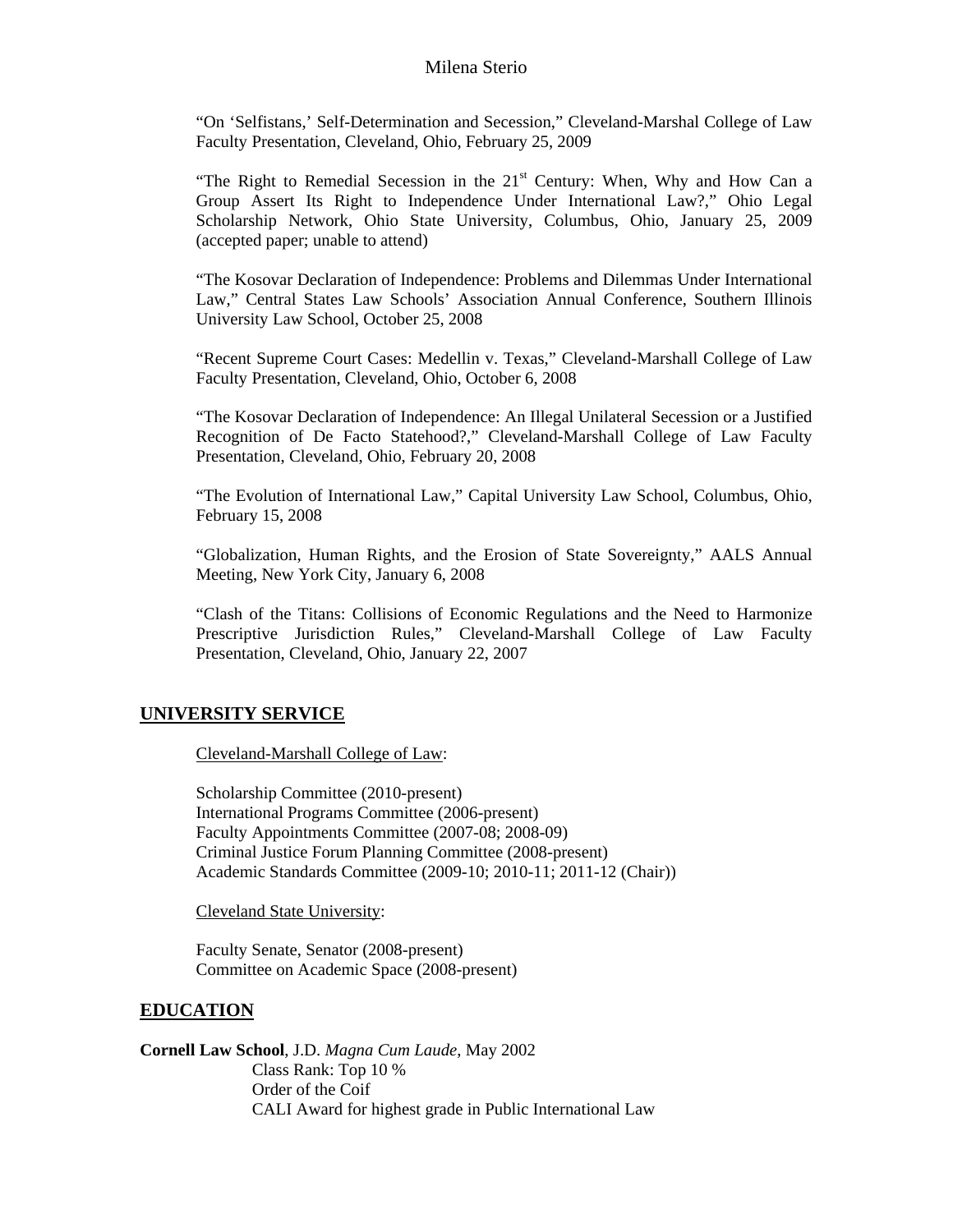CALI Award for highest grade in International Criminal Law CALI Award for highest grade in Property International Law Journal, General Editor

**University Paris I-Pantheon-Sorbonne**, Maitrise en Droit (French Law Degree), *mention assez bien* (Cum Laude), June 2002

Association des Juristes Panthéon-Kings College (Future Lawyers' Society Panthéon-Kings College), Member

**University Paris I-Pantheon-Sorbonne**, D.E.A. (Master's Degree), Private International Law, *mention assez bien* (Cum Laude), June 2003

Thesis: American Choice-of-Law Revolution's Influence on European Private International Law (in French)

**University Paris I-Pantheon-Sorbonne**, Institute of International and Comparative Law, Summer Study, July 1999

Courses: International Human Rights, International Sales

**Rutgers College**, B.A. French Literature and Political Science, *Summa Cum Laude*, May 1998 Henry Rutgers Honors Scholar, Thesis: Racial Relations in Modern France As Seen Through Literature (Highest Honors, French and Political Science Departments) (in French) Phi Beta Kappa Van Der Poel Prize Award for Best Student in French Department

Dean's Award for Excellence, April 1996

University Francois Rabelais, Tours, France, Junior Year Abroad, 1996-97

#### **LEGAL EXPERIENCE**

**Cleary Gottlieb Steen & Hamilton LLP**, New York, New York, September 2003- July 2006

*Associate* 

Worked on international trade secrets International Chamber of Commerce arbitration, and related United States District Court proceedings.

Prepared client's application in the European Court of Human Rights and served as liaison with local counsel in Croatia.

Acted as pro bono coordinator. Active in the firm's pro bono practice, especially in asylum law, World Trade Center victim compensation claims, and several research projects for the Principal Defender for the Special Court for Sierra Leone.

Member of Women's Working Group Leadership Committee.

**Cleary Gottlieb Steen & Hamilton LLP**, New York, New York and Paris, France, June 2001- September 2001 *Summer Associate*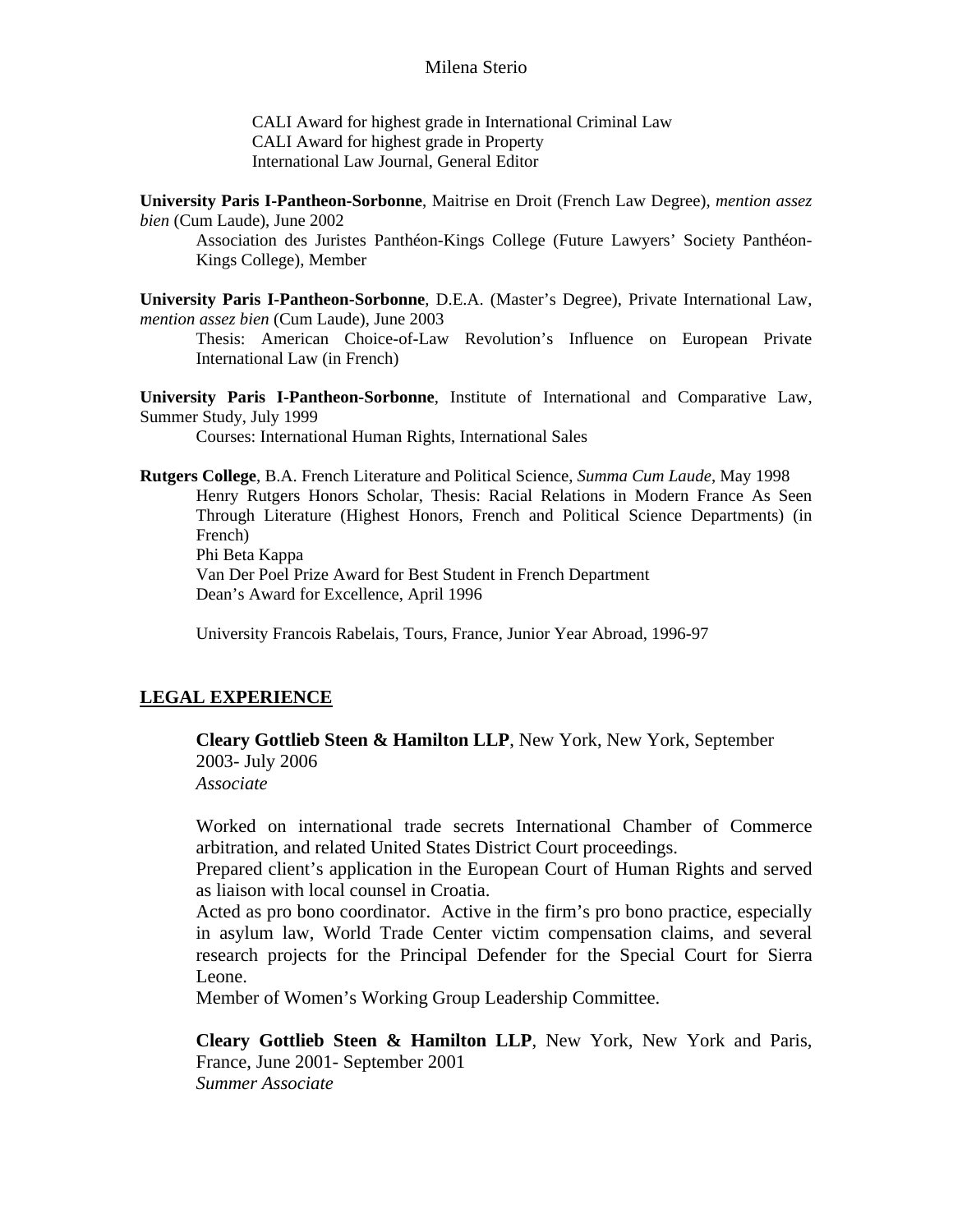Worked in both U.S. and French corporate law. Advised client on Sarbanes-Oxley regulatory changes to its corporate structure. Helped with a successful pro bono political asylum claim.

**Sullivan & Cromwell,** New York, New York May-August 2000 *Summer Associate*  Performed various corporate law and litigation-based assignments.

## **LEGAL RESEARCH EXPERIENCE**

**Cornell Law School**, Ithaca, New York June 1999-May 2000

*Research Assistant to Law Professor Robert A. Hillman* 

Edited and researched various projects related to a forthcoming law review article in the field of Contract Law and in preparation of a Contract Law course.

**Cornell Law School**, Ithaca, New York January-May 2000 *Research Assistant to Law Professor David Wippman*  Edited and researched several projects for *Human Rights Watch*, namely regarding the Torture Convention and international humanitarian law.

## **OTHER PROFESSIONAL EXPERIENCE**

**Congressman William Pascrell Jr.***,* Paterson, New Jersey June – August 1997 *Intern* 

Assisted case-workers with various files. Worked directly with constituents and their specific needs.

## **PROFESSIONAL AFFILIATIONS**

High Level Expert Group on Piracy in Somalia, Member American Bar Association, International Law Section New York State Bar Association, International Law and Practice Section Association of the Bar of the City of New York American Society of International Law, Member Law and Society, Member Central States Law Schools' Association, Vice President Admitted to the New York Bar (2003)

#### **LANGUAGES**

Native fluency in Serbo-Croatian. Fluent in French. Proficient in Italian.

#### **REFERENCES**

 Professor Robert A. Hillman, Cornell Law School Dean David Wippman, Minnesota Law School